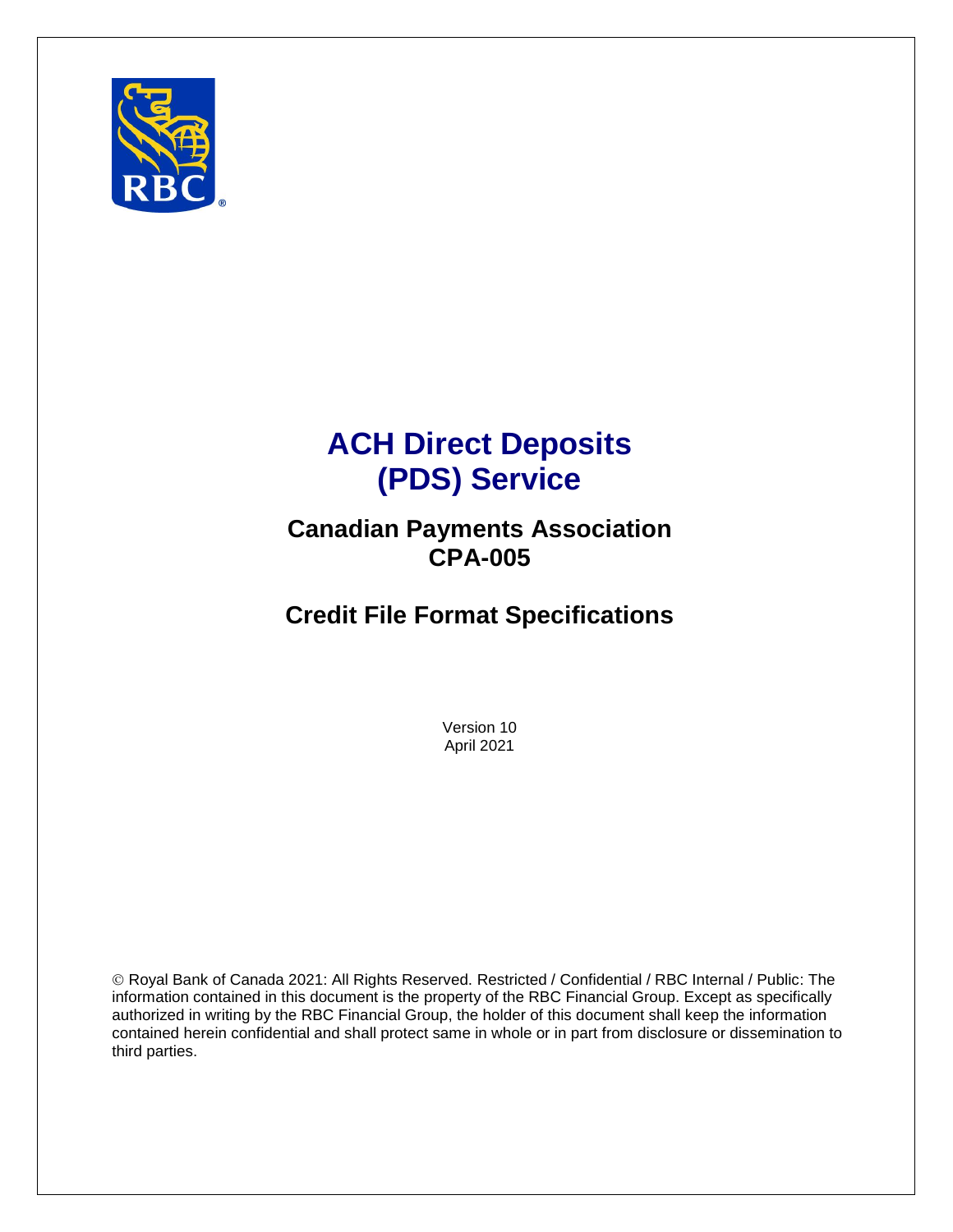# <span id="page-1-0"></span>**Table of Content**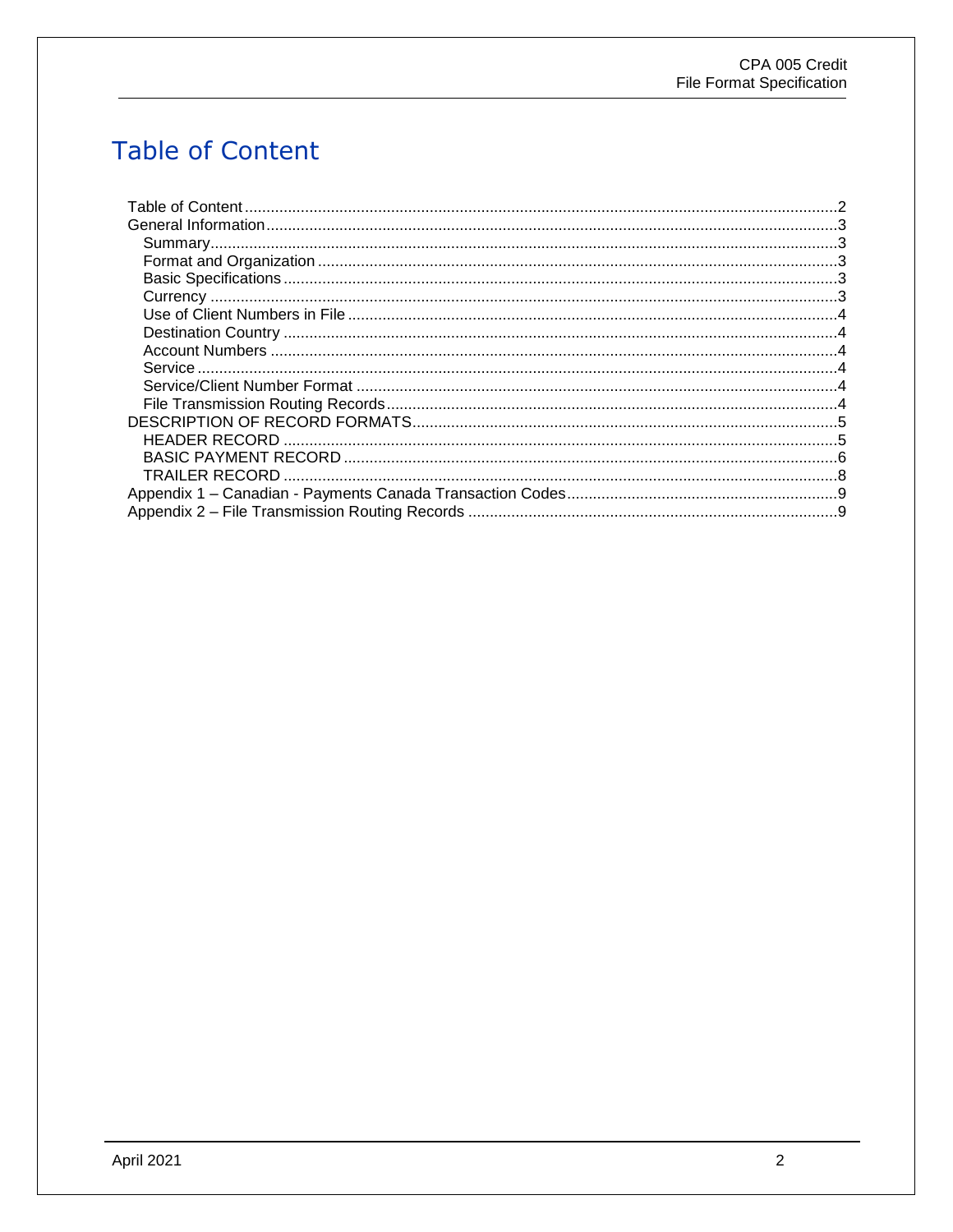# <span id="page-2-0"></span>General Information

#### <span id="page-2-1"></span>**Summary**

**Canadian Payments Association (CPA)** layout is used by Canadian Banks when exchanging electronic CAD or USD payment details with other Canadian Banks. It is recommended for clients who have mainframe systems and only intend processing payments **within Canada. A separate file** must be sent for USD payments and CAD payments.

CPA format **cannot** be used for electronic payments destined to the United States.

## <span id="page-2-2"></span>**Format and Organization**

Each first and last logical record of any file must be logical record types "A" and "Z" respectively. All other logical records contain transaction information. A logical file may only contain payment type "C" transactions.

Logical file must consist of logical records in sequence of:

- Header Record, type A
- Payments Records, type C
- Trailer Record, type Z

Multiple logical files up to a maximum of 1000 can be submitted on a physical transmission.

For transmission protocols consult your Client Service Centre.

## <span id="page-2-3"></span>**Basic Specifications**

Input must conform to Canadian Payments Association Record Descriptions (264/1464 characters per record).

All fields on the records have an indicator as to their format:

(N) = Numeric

(AN) = Alphanumeric

All numeric fields must be unsigned, right justified, and zero filled.

Alphanumeric fields will be left justified with unused spaces left blank unless noted otherwise.

All unused fields should have an initial value of zeros (11110000 binary code EBCDIC or 00110000 binary code ASCII), if numeric, or spaces (01000000 binary code EBCDIC or 00100000 ASCII), if alphanumeric.

## <span id="page-2-4"></span>**Currency**

#### **Header Record**

Destination Currency can be either Canadian or US Dollars. If "blank", the Currency will default to the currency of the Service. If in the "Destination Currency" field on the file layout, the input is other than CAD, or USD or BLANK, we will default the payment to the currency of the service.

CPA format cannot be used for payments destined to the United States.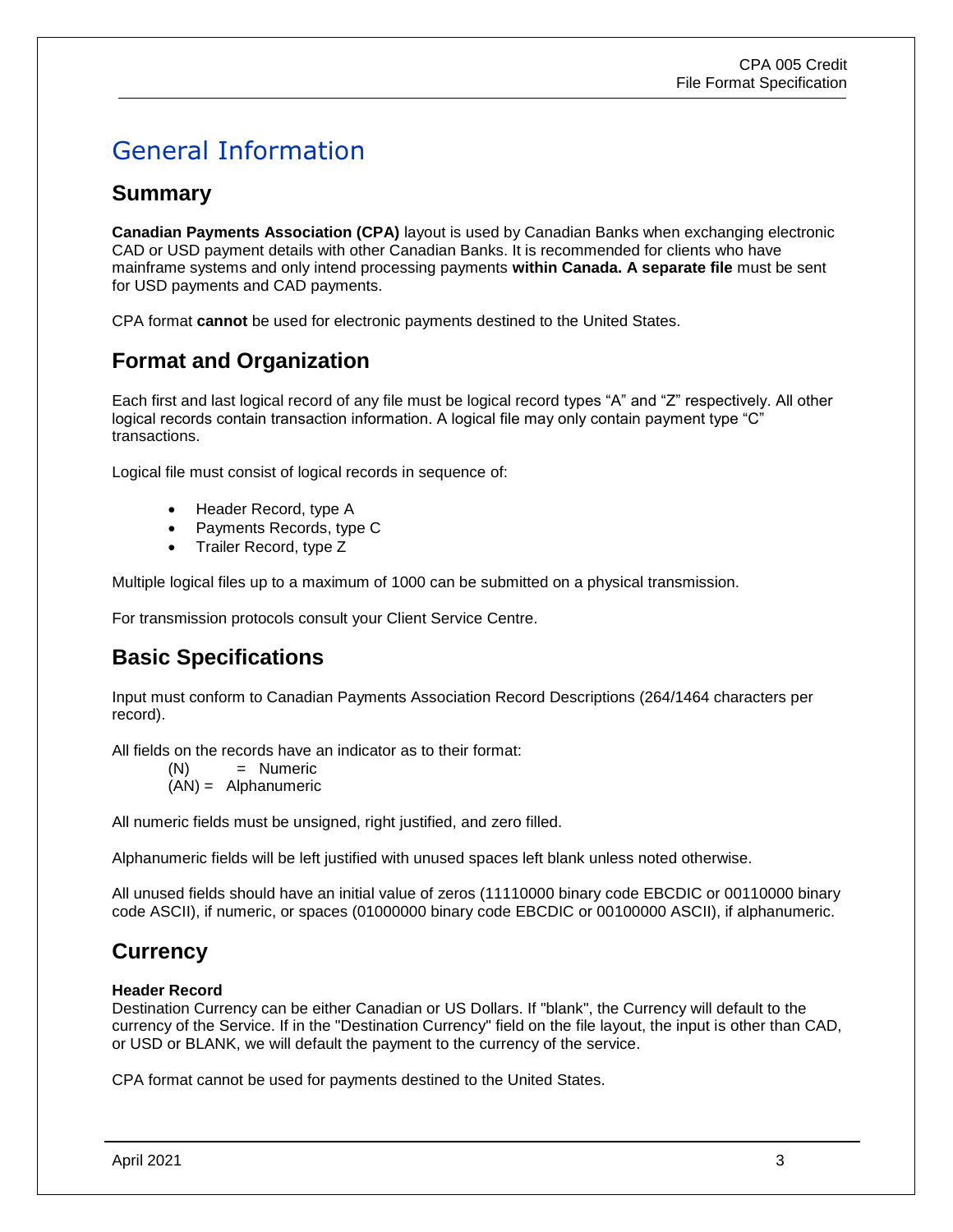## <span id="page-3-0"></span>**Use of Client Numbers in File**

#### **Clients with No Subsidiaries (Centralized)**

All basic records must have the same subsidiary number (0000) as the header record.

#### **Operating Subsidiaries**

All basic records must have the same subsidiary number as the header record.

#### **Non-operating Subsidiaries**

The header and trailer must be the Parent 6 digit number assigned plus 0000. Each basic record may have the last 4 digits different, depending on where the record would be returned.

#### <span id="page-3-1"></span>**Destination Country**

There is no "**Destination Country"** field on the CPA format as this file layout cannot be used to send payments to the United States. The CPA format is strictly used for payments destined to Canada.

#### <span id="page-3-2"></span>**Account Numbers**

The maximum length for a savings or chequing account number drawn on a Canadian financial institution is 12 digits. This 12 digit restriction is set by the Canadian Payments Association (CPA).

#### <span id="page-3-3"></span>**Service**

Clients using this file format will be able to utilize:

ACH Direct Deposits (PDS) - CAD Service ACH Direct Deposits (PDS) - USD Service

#### <span id="page-3-4"></span>**Service/Client Number Format**

This format requires the use of a ten digit client number, comprised of six digits assigned by RBC Royal Bank and four digits assigned by the client to identify a subsidiary (may be zeros).

#### <span id="page-3-5"></span>**File Transmission Routing Records**

Please refer to Appendix 2 at the end of this document for details on generating the Routing Record for transmission methods such as RBC Express File Transfer, Web File Transfer and FTP SSL.

For Dedicated and Private Network Solutions, such as Connect:Direct and SWIFT NetFile Act, please ensure you are in contact with RBC's Client Connectivity Team directly.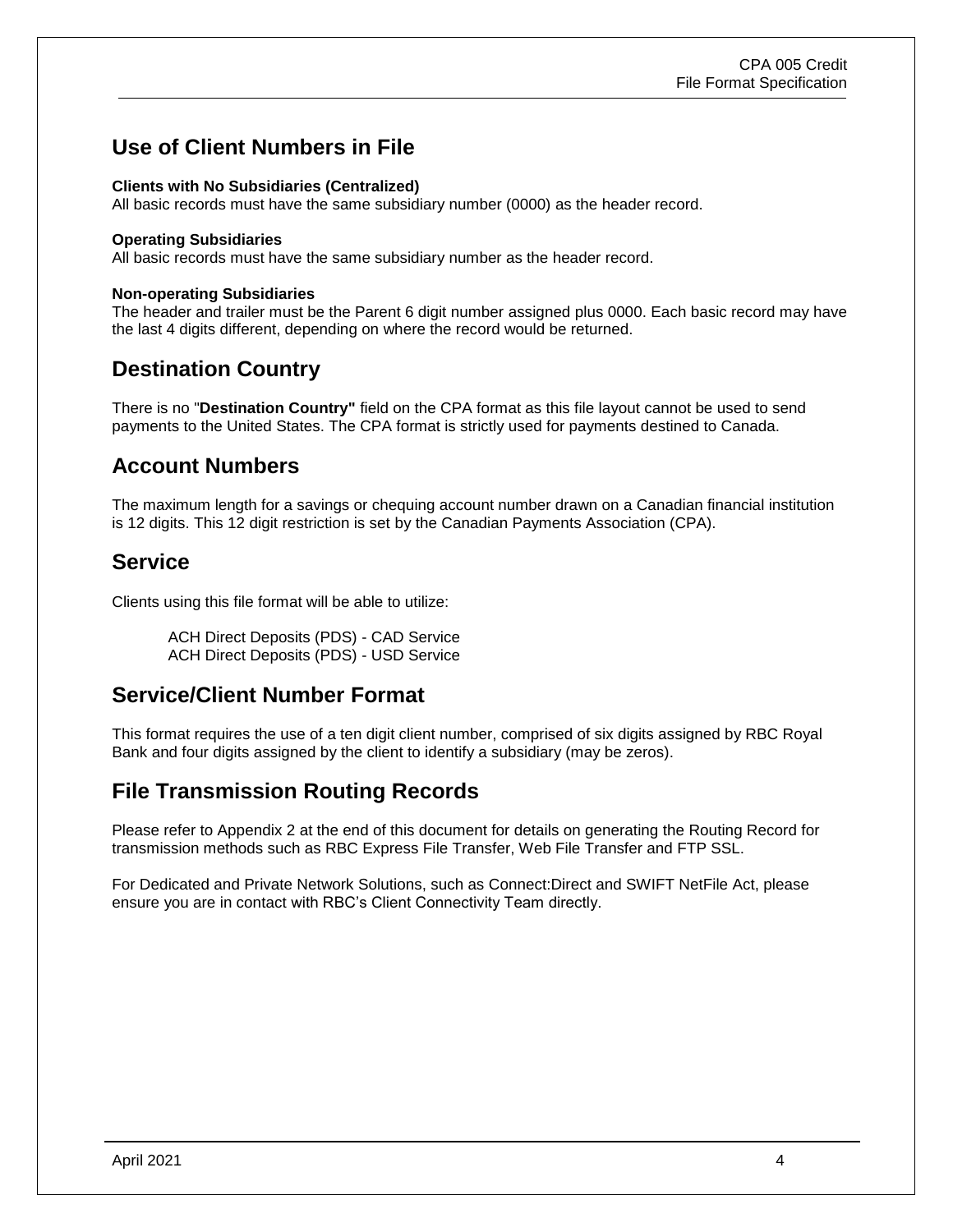# <span id="page-4-0"></span>DESCRIPTION OF RECORD FORMATS

## <span id="page-4-1"></span>**HEADER RECORD**

This header record is used to delimit the beginning of each input file and must be the first record on each file.

| <b>Field</b><br># | Character<br><b>Position</b> | <b>Field</b><br><b>Size</b> | Format       | <b>Field Name</b>                                 | <b>Data Requirements</b>                                                                                                                                                                       |
|-------------------|------------------------------|-----------------------------|--------------|---------------------------------------------------|------------------------------------------------------------------------------------------------------------------------------------------------------------------------------------------------|
| 01                | $01 - 01$                    | 1                           | <b>AN</b>    | Record Type                                       | A                                                                                                                                                                                              |
| 02                | $02 - 10$                    | 9                           | N            | <b>Record Count</b>                               | 000000001                                                                                                                                                                                      |
| 03                | $11 - 20$                    | 10                          | <b>AN</b>    | <b>Client Number</b>                              | 10 digit client number as<br>follows:<br>6 digit client number assigned<br>by RBC Royal Bank & 4 digit<br>Operating subsidiary number<br>assigned by the client or 0000.                       |
| 04                | $21 - 24$                    | 4                           | <b>AN</b>    | <b>File Creation</b><br>Number                    | 4 digit number (numeric) to<br>identify this file, must be<br>different from previous 9<br>numbers submitting for<br>processing. When submitting a<br>test file, the FCN must be TEST          |
| 05                | 25-30                        | 6                           | N            | <b>File Creation Date</b>                         | Format 0YYDDD                                                                                                                                                                                  |
| 06                | $31 - 35$                    | 5                           | $\mathsf{N}$ | Royal Bank<br><b>Processing Centre</b>            | The centre where the file will be<br>processed.<br>Halifax<br>00330<br>00310<br>Montreal<br>00320<br>Toronto<br>00278<br>Regina<br>Winnipeg<br>00370<br>00390<br>Calgary<br>Vancouver<br>00300 |
| 07                | 36-55                        | 20                          | <b>AN</b>    | Reserved                                          | Leave Blank                                                                                                                                                                                    |
| 08                | 56-58                        | 3                           | <b>AN</b>    | Destination<br><b>Currency Code</b><br>Identifier | "USD" = if destination currency<br>is US Dollars.<br><b>OR</b><br>"CAD" = if destination currency<br>is CAD Dollars<br>If "Blank"= defaults to the<br>Currency of Service.                     |
| 09                | 59-1464                      | 1406                        | AN           | Filler                                            | Leave Blank.                                                                                                                                                                                   |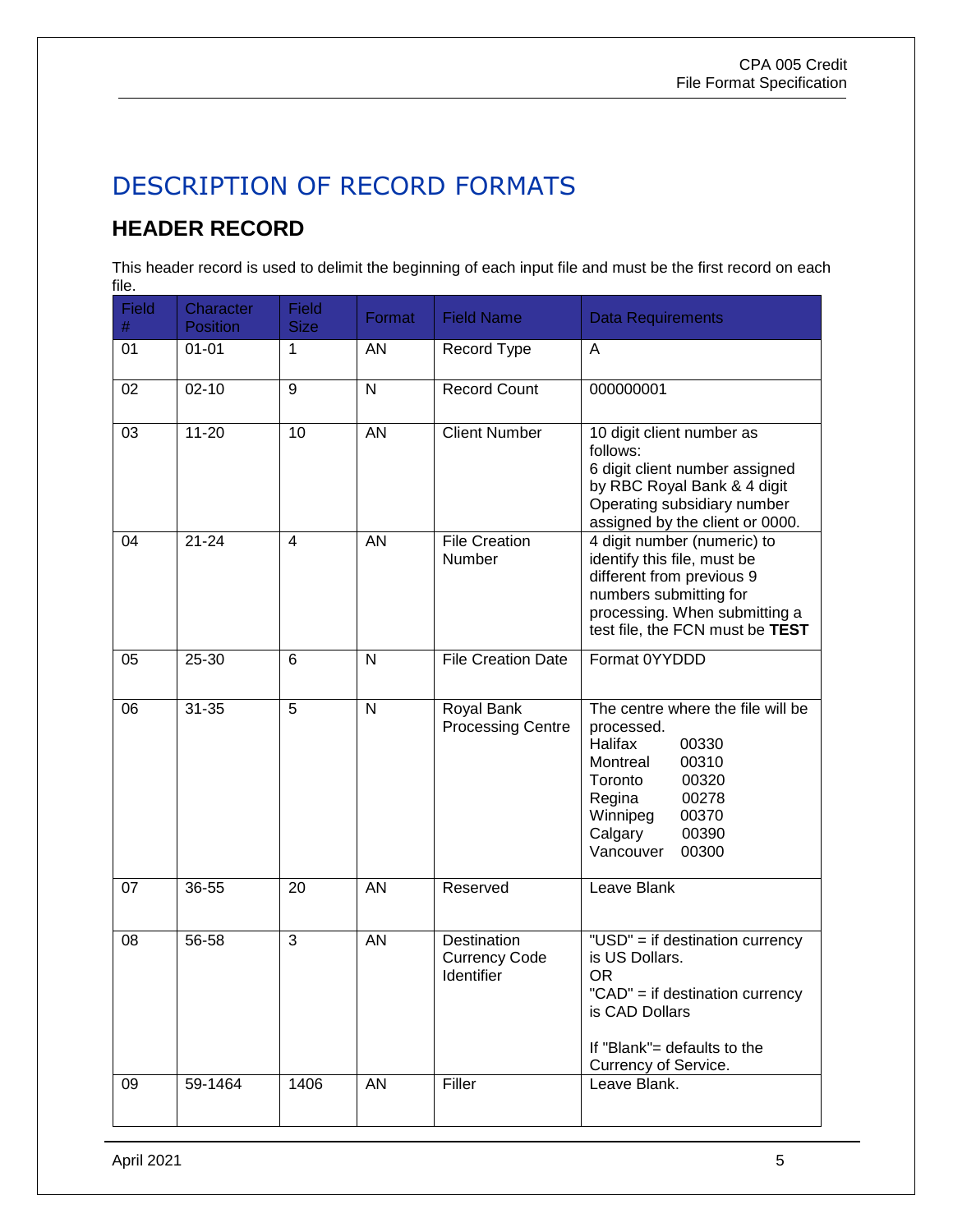## <span id="page-5-0"></span>**BASIC PAYMENT RECORD**

| <b>Field</b><br>$\#$ | Character<br><b>Position</b> | <b>Field</b><br><b>Size</b> | Format       | <b>Field Name</b>                                           | <b>Data Requirements</b>                                                                                                                                                          |
|----------------------|------------------------------|-----------------------------|--------------|-------------------------------------------------------------|-----------------------------------------------------------------------------------------------------------------------------------------------------------------------------------|
| 01                   | $01 - 01$                    | 1                           | <b>AN</b>    | Record Type                                                 | $\mathsf{C}$                                                                                                                                                                      |
| 02                   | $02 - 10$                    | 9                           | $\mathsf{N}$ | <b>Record Count</b>                                         | Increment by 1                                                                                                                                                                    |
| 03                   | $11 - 20$                    | 10                          | <b>AN</b>    | <b>Client Number</b>                                        | 10 digit client number as follows:<br>6 digit client number assigned by<br>the RBC Royal Bank and 4 digit<br>Operating subsidiary number<br>assigned by the client or 0000.       |
| 04                   | $21 - 24$                    | $\overline{4}$              | <b>AN</b>    | <b>File Creation</b><br>Number                              | Number to identify this file, must<br>be different from previous 9<br>numbers submitted for<br>processing. When submitting a<br>test file, the FCN must be TEST                   |
|                      |                              |                             |              | <b>SEGMENT ONE</b>                                          |                                                                                                                                                                                   |
| 05                   | $25 - 27$                    | 3                           | AN           | <b>Transaction Code</b>                                     | Three digit transaction code as<br>defined by the CPA. If no<br>transaction code is entered, it<br>will default to the transaction<br>code on the profile.<br>Refer to Appendix 1 |
| 06                   | 28-37                        | 10                          | N            | Amount                                                      | Payment amount format<br>\$\$\$\$\$\$\$\$ <i>¢¢</i>                                                                                                                               |
| 07                   | $38 - 43$                    | 6                           | N            | Payment Date                                                | Format 0YYDDD, cannot be<br>more that 30 days in the past or<br>173 in the future.                                                                                                |
| 08                   | 44-52                        | $\overline{9}$              | N            | <b>CAD Financial</b><br>Institution and<br>Branch Transit # | 0999<br>Bank number<br>99999<br><b>Branch Transit</b><br>number                                                                                                                   |
| 09                   | 53-64                        | 12                          | <b>AN</b>    | <b>Account Number</b>                                       | Enter all significant digits of<br>customer account number.<br>Do not zero fill.                                                                                                  |
| 10                   | 65-86                        | 22                          | N            | Reserved                                                    | Zero fill                                                                                                                                                                         |
| 11                   | 87-89                        | 3                           | N            | Reserved                                                    | Zero fill                                                                                                                                                                         |
| 12                   | 90-104                       | 15                          | AN           | <b>Client Short Name</b>                                    | Will appear on customer<br>statements. If left blank, client<br>short name will default from<br>Client Profile. Do no enter<br>ZEROS in this field.                               |

This record must be completed for each credit payment record to be produced.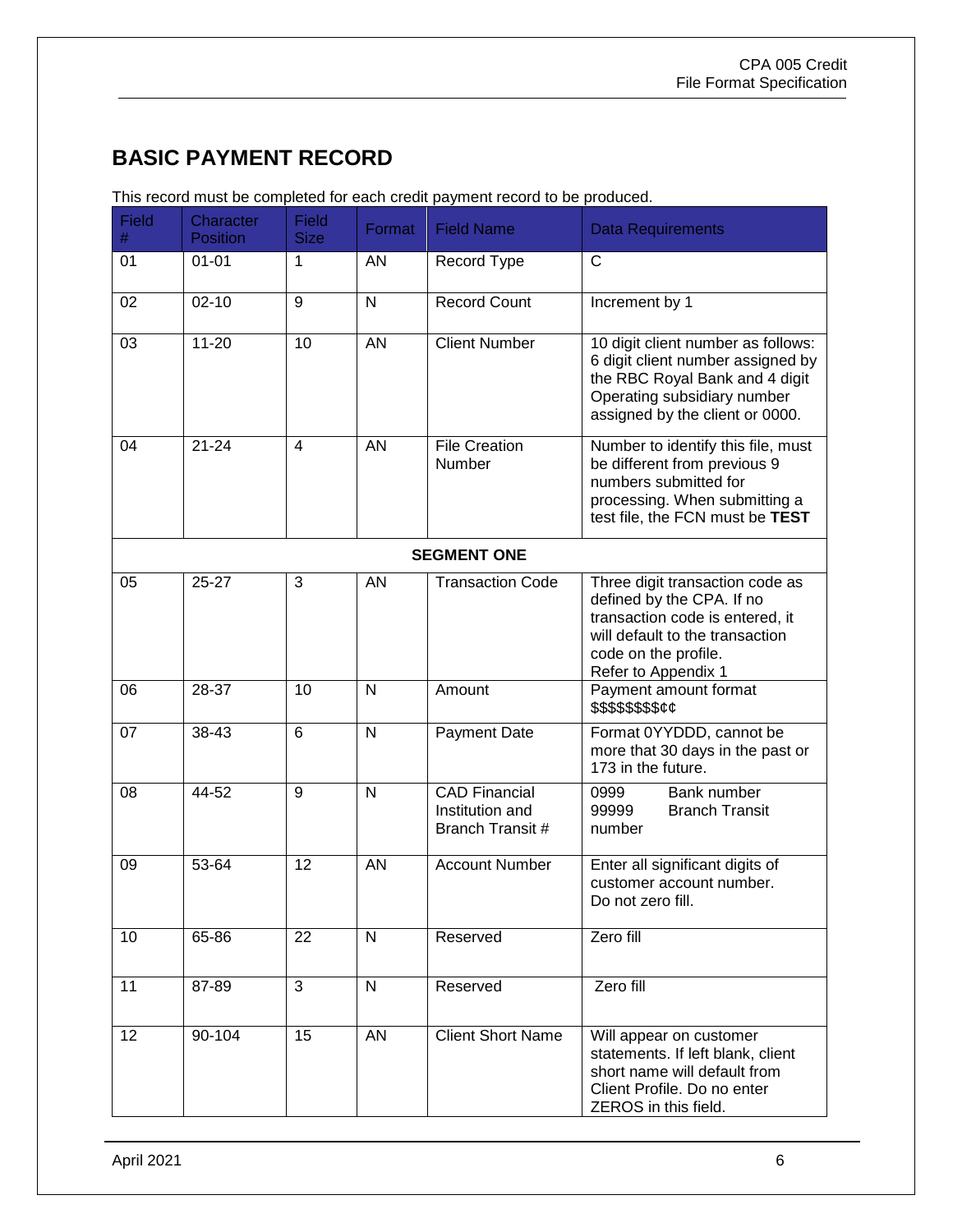#### CPA 005 Credit File Format Specification

| Field<br>$\#$                                                 | Character<br><b>Position</b> | <b>Field</b><br><b>Size</b> | Format          | <b>Field Name</b>                   | <b>Data Requirements</b>                                                                                                                                                |
|---------------------------------------------------------------|------------------------------|-----------------------------|-----------------|-------------------------------------|-------------------------------------------------------------------------------------------------------------------------------------------------------------------------|
| 13                                                            | 105-134                      | 30                          | AN              | <b>Customer Name</b>                | Mandatory - If this field is<br>missing, the payment will reject.<br>Legal name of the Receiver of<br>the transaction.<br>Do not abbreviate or use an<br>acronym.       |
| 14                                                            | 135-164                      | 30                          | <b>AN</b>       | <b>Client Name</b>                  | Mandatory - Client Long Name.<br>Legal name of the Originator of<br>the transaction.<br>Do not abbreviate or use an<br>acronym.                                         |
| 15                                                            | 165-174                      | 10                          | <b>AN</b>       | <b>Client Number</b>                | 10 digit client number as follows:<br>6 digit client number assigned by<br>RBC Royal Bank and 4 digit<br>Operating subsidiary number<br>assigned by the client or 0000. |
| 16                                                            | 175-193                      | 19                          | <b>AN</b>       | <b>Customer Number</b>              | <b>Client Assigned</b>                                                                                                                                                  |
| 17                                                            | 194-202                      | 9                           | N               | Reserved                            | Zero fill                                                                                                                                                               |
| 18                                                            | 203-214                      | $\overline{12}$             | $\overline{AN}$ | Reserved                            | <b>Blank</b>                                                                                                                                                            |
| 19                                                            | 215-229                      | 15                          | <b>AN</b>       | <b>Client Sundry</b><br>Information | Optional to client, electronic<br>message printed on some<br>customer bank statements                                                                                   |
| 20                                                            | 230-251                      | 22                          | $\overline{AN}$ | Reserved                            | <b>Blank</b>                                                                                                                                                            |
| 21                                                            | 252-253                      | $\overline{2}$              | $\overline{AN}$ | Reserved                            | <b>Blank</b>                                                                                                                                                            |
| 22                                                            | 254-264                      | 11                          | <b>AN</b>       | Reserved                            | <b>Blank</b>                                                                                                                                                            |
| SEGMENT TWO THROUGH SIX (SAME FORMAT AS SEGMENT ONE) 265-1464 |                              |                             |                 |                                     |                                                                                                                                                                         |

<span id="page-6-0"></span>**Note**: Refer to "Basic Specifications" section on page 2 of this document for information on unused segments.

 $\overline{\phantom{a}}$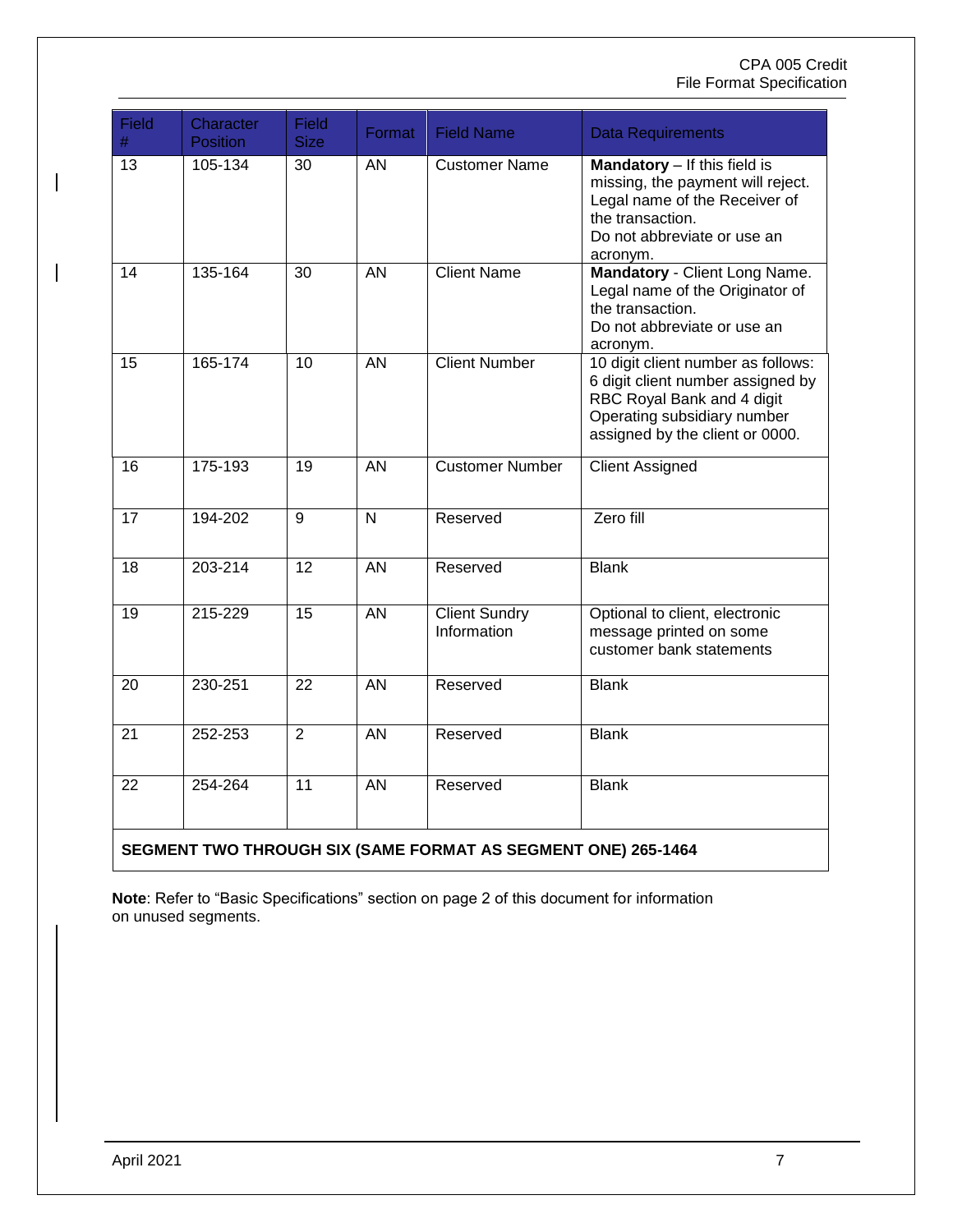#### **TRAILER RECORD**

 $\overline{\phantom{a}}$ 

This trailer record is used to indicate the end of the client's input file and must be the last record on each file. When the file is processed, all payments will be totaled and balanced to the values on this trailer record.

| Field<br># | Character<br>Position | Field<br><b>Size</b> | Format       | <b>Field Name</b>                                                      | <b>Data Requirements</b>                                                                                                                                        |
|------------|-----------------------|----------------------|--------------|------------------------------------------------------------------------|-----------------------------------------------------------------------------------------------------------------------------------------------------------------|
| 01         | $01 - 01$             | 1                    | AN           | Record Type                                                            | Z                                                                                                                                                               |
| 02         | $02 - 10$             | 9                    | $\mathsf{N}$ | <b>Record Count</b>                                                    | Increment by 1                                                                                                                                                  |
| 03         | $11 - 20$             | 10                   | <b>AN</b>    | <b>Client Number</b>                                                   | Must be the same as the Header.                                                                                                                                 |
| 04         | $21 - 24$             | $\overline{4}$       | AN           | <b>File Creation</b><br>Number                                         | Number to identify this file, must<br>be different from previous 9<br>numbers submitted for<br>processing. When submitting a<br>test file, the FCN must be TEST |
| 05         | 25-38                 | 14                   | $\mathsf{N}$ | Reserved                                                               | Zero Fill                                                                                                                                                       |
| 06         | 39-46                 | 8                    | N            | Reserved                                                               | Zero Fill                                                                                                                                                       |
| 07         | 47-60                 | 14                   | N            | <b>Total Amount of</b><br><b>Credit Payment</b><br><b>Transactions</b> | Total amount of record type C<br>payments. Right justify with<br>leading zeros.<br>Format \$\$\$\$\$\$\$\$\$\$\$\$ <i>¢¢</i>                                    |
| 08         | 61-68                 | 8                    | $\mathsf{N}$ | <b>Total Number of</b><br><b>Credit Payment</b><br>Transactions        | Number of record type C<br>payments                                                                                                                             |
| 09         | 69-1464               | 1396                 | N            | Filler                                                                 | Zero fill                                                                                                                                                       |